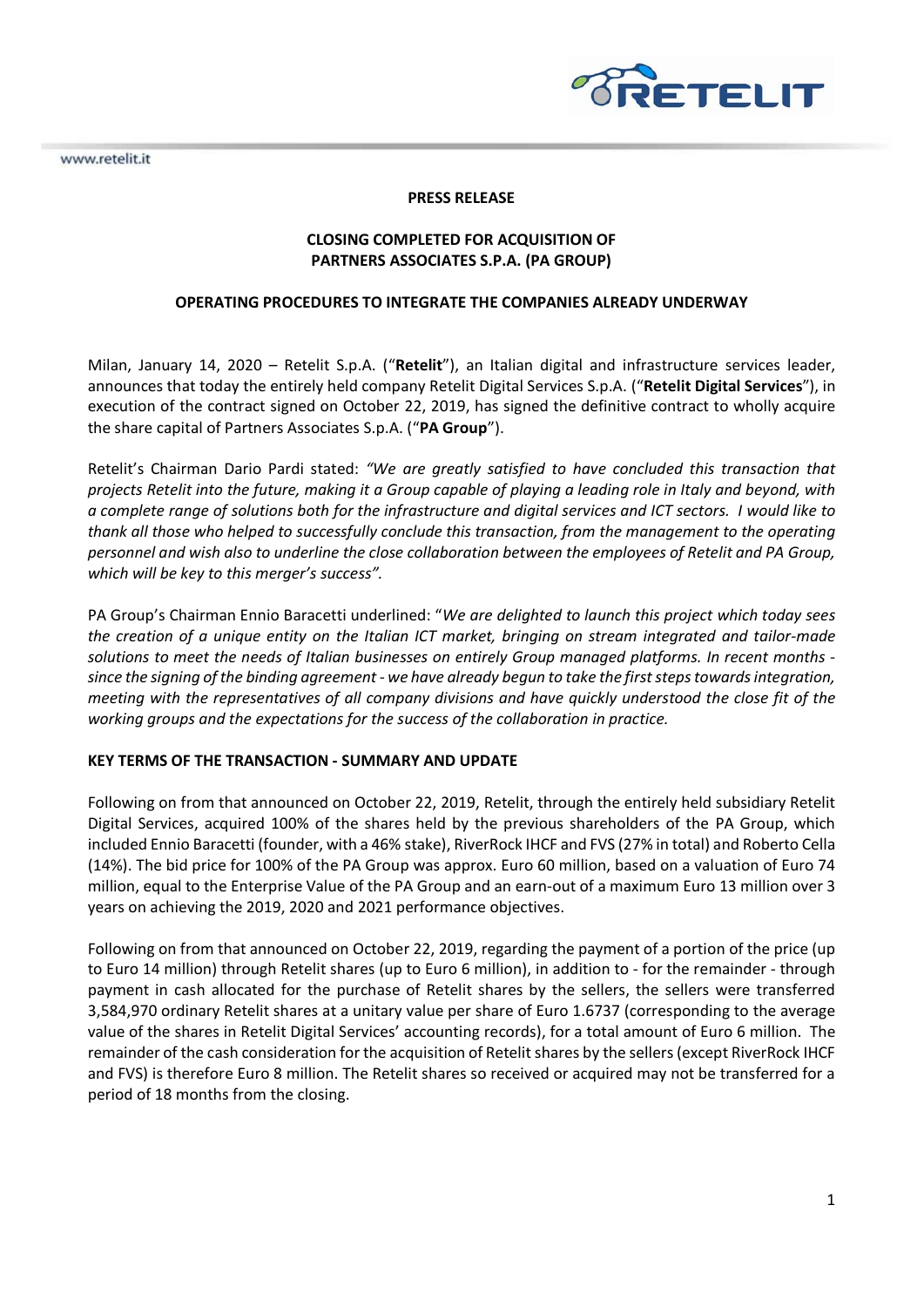

#### www.retelit.it

### **OBJECTIVE OF THE TRANSACTION - SUMMARY**

This transaction, as previously announced on October 22, 2019, shall create a leading Italian ICT integrated services operator, highly diversified between added value infrastructure and services (approx. 53% infrastructure and 47% services), leveraging the offer and expertise of two perfectly complementary enterprises. The unique aspect of the new entity relates to its ability to natively cover, i.e. on its own platforms, the entire value chain of ICT services.

The solutions that the new entity will be able to offer shall cut across many sectors, as is the case with the offer, among others, of Cyber Security, Multicloud, Big Data, Artificial Intelligence, CRM, ERP, System Integration and Data Center, but also vertically by individual markets, from Healthcare, Automotive, Retail, Finance and Public Sector services.

The Retelit Group in particular, with this transaction, has boosted both volumes and margins, allowing it to benefit from, among other aspects, an increased range of solutions and services for businesses and the improved coverage of the network, with a stronger presence in the North East, thanks to the contribution of Inasset, a proprietary PA Group Data Center located in Udine.

#### *Retelit Group*

*Retelit is a major Italian provider of digital and infrastructure services to the telecommunications market and has been listed on the Milan Stock Exchange since 2000, joining the STAR segment on September 26, 2016. The company's fiber optic infrastructure covers over 12,678 kilometres (equivalent to approx. 327,000 km of fiber-optic cables), connecting 10 Metropolitan Networks and 15 Data Centers across Italy. With 4,385 on-net sites and 41 Data Centers reached, Retelit's network extends also overseas, leveraging a Pan-European ring with PoP's in Europe's major cities, including Frankfurt, London, Amsterdam and Paris. Retelit is member of AAE-1 (Africa-Asia-Europe-1), the submarine cable system connecting Europe to Asia through the Middle East, reaching 19 Countries, from Marseille to Hong Kong, owning a landing station in Bari and the Open Hub Med Consortium, a digital telecommunications hub in the Mediterranean, with a proprietary Data Center in Carini (PA). The company has been part of NGENA (Next Generation Enterprise Network Alliance) since November 2018, a global alliance of telecommunications players created to share the proprietary networks of members and provide a stable and scalable global data connectivity network. These assets make Retelit a perfect technological partner for operators and businesses, providing a complete range of high-quality, reliable and safe infrastructure. The services range from fiber optic Internet connectivity to the Multicloud, from Cyber Security services to Application Performance Monitoring and to SD-WAN technology based network services. Finally, Retelit offers Colocation solutions with over 10,500 square meters of equipped and secure fibre optic connected spaces, for the outsourcing of Data Center services and the satisfaction of Disaster Recovery and Business Continuity needs. Retelit's Carrier Ethernet services are in addition Metro Ethernet Forum (MEF) certified. The technological certifications ISO 27000 for the design and supply of network services, Colocation and Cloud and ALLA/NALLA for the provision of military services are added to the MEF CE 2.0 certification.* 

#### *PA Group*

*PA Group is an Italian Group based in Udine, founded in 1998 on the initiative of Ennio Baracetti and specialised in the ICT sector, where 600 staff serve approx. 8,000 customers. Specifically, PA Group - which operates across Italy - is a system integrator, providing complete and integrated solutions, such as operating software (SAP, Microsoft Dynamics, software and proprietary products, etc.), CRM, Business Analytics, Networking, Cybersecurity, Cloud and Datacentering services, both to large enterprises and to SME's, mainly to theFinance, Industry, TLC and Public Sector segments. PA Group is involved in telecommunications through the subsidiary InAsset S.r.l. ("Inasset"), a company specialised in managing Datacenter services and infrastructure. Inasset with a proprietary Datacenter located in Udine, an additional three Datacenters which guarantee operating continuity and 1,700KM of proprietary fiber optics is one of the main telecommunications operators in the North-East. PA Group is headed by a managerial team that gathers other managers and historical partners around the core of the founders Ennio Baracetti and Maria Corrini. Together they developed the company from 36 million in turnover in 2013 to over 60 million today, with an EBITDA of approx. Euro 10 million. This development process, as well as organic growth, has been driven by the acquisitions made over the years that have allowed the Group to expand operations, both in terms of geographic reach and the range of services offered to the market and the resultant technological and commercial synergies (cross selling on the aggregate customer base).*